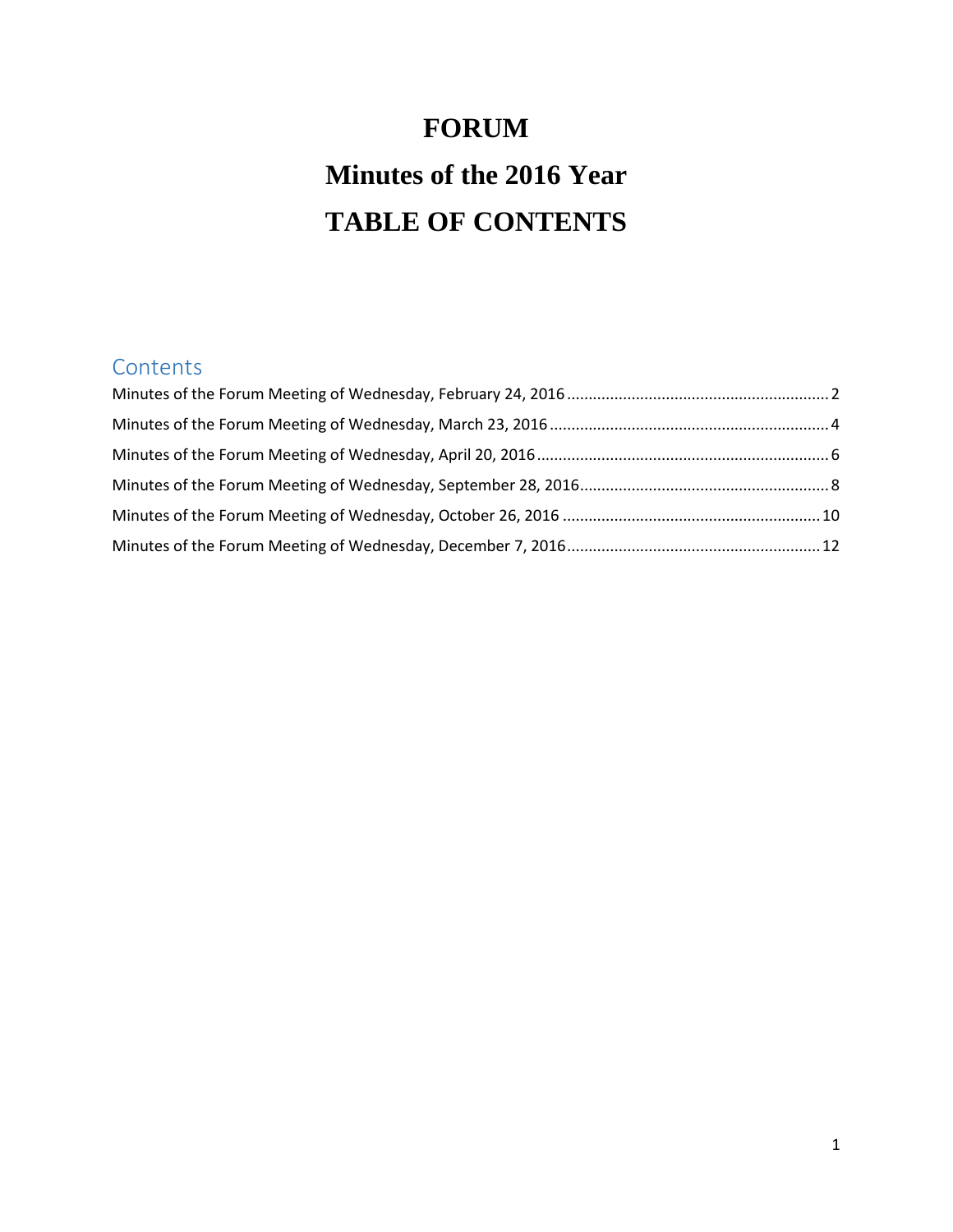# <span id="page-1-0"></span>Minutes of the Forum Meeting of Wednesday, February 24, 2016

Mark Decker called the meeting to order on February 24, 2016, at 3:05 PM in the Schweiker Room, Andruss Library.

**Present:** George Agbango, Joyce Bielen, John Loonan, Johan van der Jagt, Jerry Reed, John Riley, Jessy Defenderfer, Terina Oman, Elizabeth Mauch, Mark Decker, Stacey Potora, , Dione Somerville, Tom Phillips, Michael Coffta, Heather Kirkwood, Dennis Frohlich, Devon Manney, Wayne Mohr, Michael McFarland, Deb Walberg, Bruce Candlish, Evren Eryilma, Erin Bennett,

- **1. Approval of the Agenda of February 24, 2016** A motion to approve the Agenda was made by John Riley seconded by Deb Walberg. The minutes were approved by voice vote.
- **2. Approval of the Minutes of November 11, 2016** A motion to approve the Minutes was made by John Riley; seconded by Wayne Mohr. The minutes were approved by voice vote.
- **3. Announcements**

Bruce Candlish announced the details for the BU Players production of The Laramie Project.

#### **4. Reports by standing committees:**

- **a. BUCC**: Bruce Candlish reported the committee has met since the last Forum meeting.
- **b. General Administration Committee:** Jerry Reed reported the committee is continuing to work on policies surrounding the Clery Act-Timely Warnings and Timely Alerts and
- **c. Planning and Budget:** George Agbango requested informal reports from Eric Ness, Facilities Management and Tom Fletcher, Strategic Enrollment.
- **d. Student Life:** No Report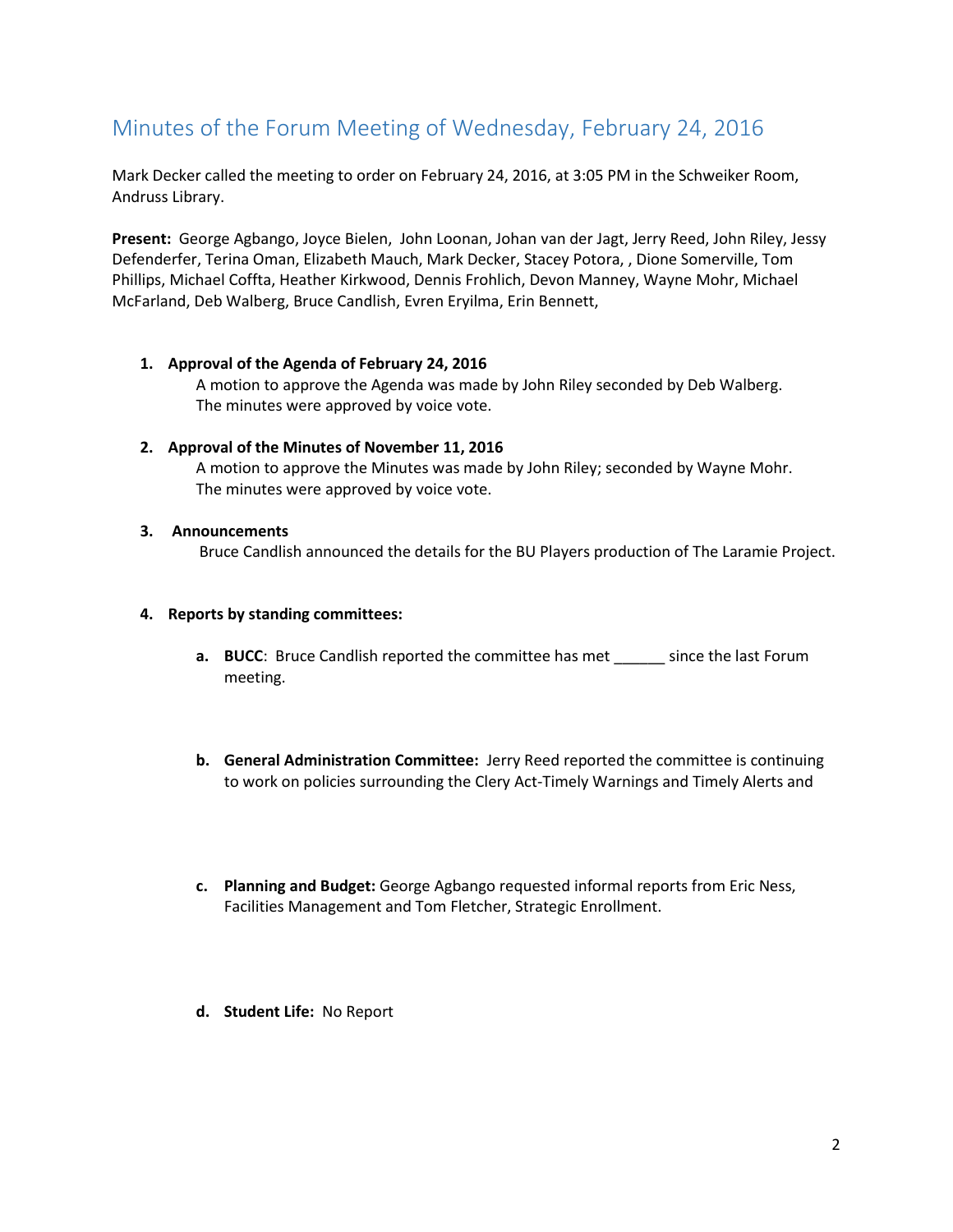- **5. Active Shooter Presentation:** Tom Phillips, University Police Chief and Dan Erdman, University Police Corporal.
- **6. PRP 5201- Emergency Notification/Response and Evacuation; for first reading**
- **7. Open Forum: None**
- **8. Adjournment:** The meeting was adjourned at 4:00 PM by Mark Decker.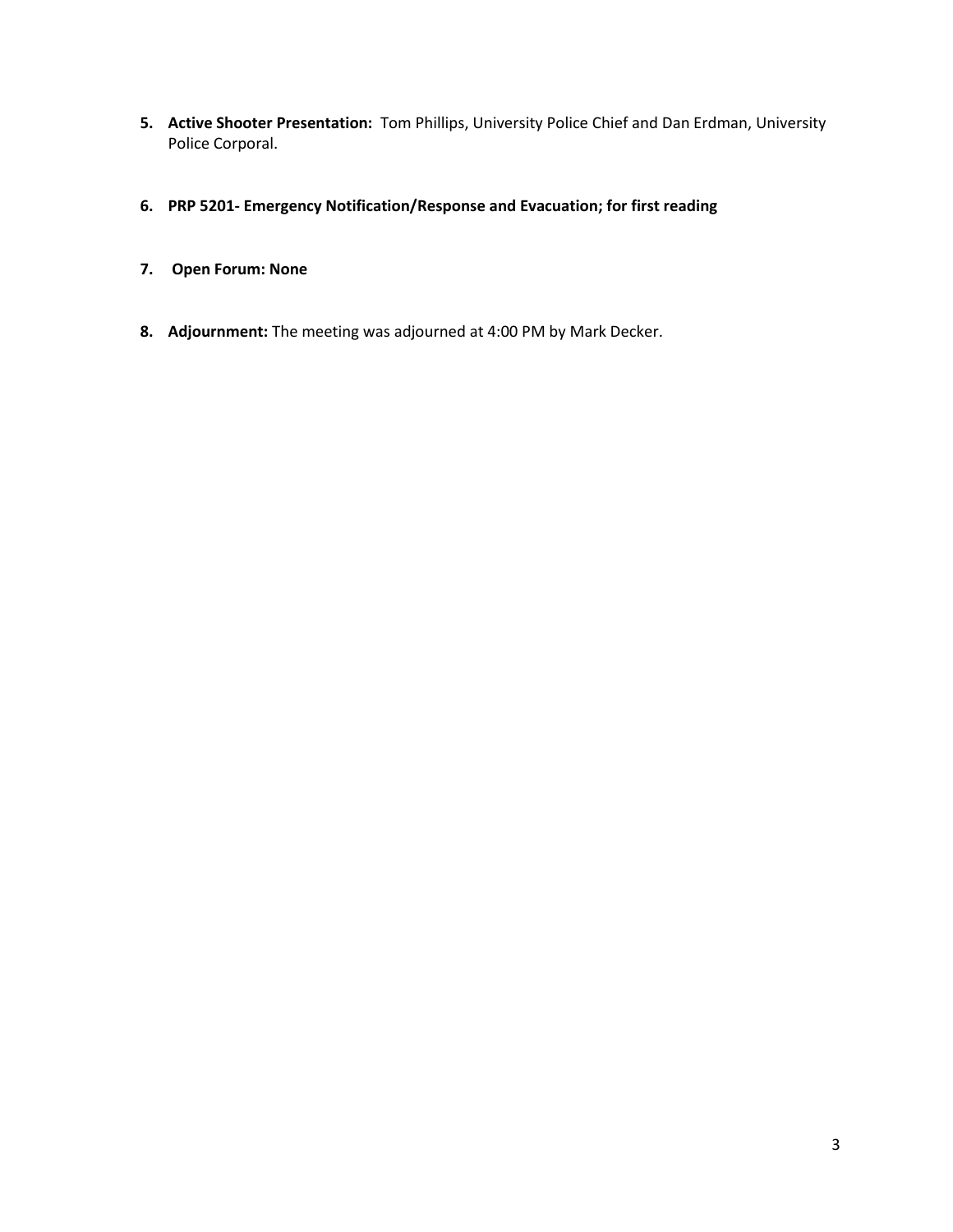# <span id="page-3-0"></span>Minutes of the Forum Meeting of Wednesday, March 23, 2016

Mark Decker called the meeting to order on March 23, 2016, at 3:02 PM in the Schweiker Room, Andruss Library.

**Present:** President Soltz, George Agbango, Joyce Bielen, John Loonan, Johan van der Jagt, Jerry Reed, John Riley, Jessy Defenderfer, Terina Oman, Elizabeth Mauch, Mark Decker, Stacey Potora, Dione Somerville, Tom Phillips, Michael Coffta, Heather Kirkwood, Rebecca Toothaker, Wayne Mohr, Michael McFarland, Deb Walberg, Bruce Candlish, Evren Eryilma, Erin Brummett, William Harrar, Dennis Frohlich, Matthew Slotkin, Rona Anderson, Robert Moschgat, Monica Johnson

### **1. Approval of the Agenda of March 23, 2016** A motion to approve the Agenda was made by John Riley seconded by Bruce Candlish. The agenda were approved by voice vote.

- **2. Approval of the Minutes of February 24, 2016** The minutes will appear on the April 20, 2016 Forum agenda.
- **3**. **Announcements-** None

### **4. Reports by standing committees:**

**a. BUCC**: Bruce Candlish reported the committee has met twice since the last Forum meeting. During the March 2 meeting, the committee reviewed proposals from Economics, English, Information and Technology Management, and Mass Communications. The committee also endorsed changes in the General Education Assessment Plan that were recommended by General Education Council.

On March 16 the committee held its semi-annual open meeting and discussed the academic calendar, and learned the PASSHE presidents would be revisiting the concept of the common calendar. Dr. Blake will report to BUCC when she has further information.

The committee took a step toward a comprehensive review and revision of academic PRPs. Over the summer, a work group reviewed all the academic policies for consistency with several different sets of PASSHE policies and procedures. During spring break, prior to submission of the final report to the BUCC, the work groups report (with the help of the provost) was updated with latest revised Board of Governors policies, Office of the Chancellors Standards and Guidelines, Pennsylvania Department of Education requirements, and Middle States Standards. The report was present at the BUCC's open meeting and the committee will begin the process of revising PRP's at its next meeting.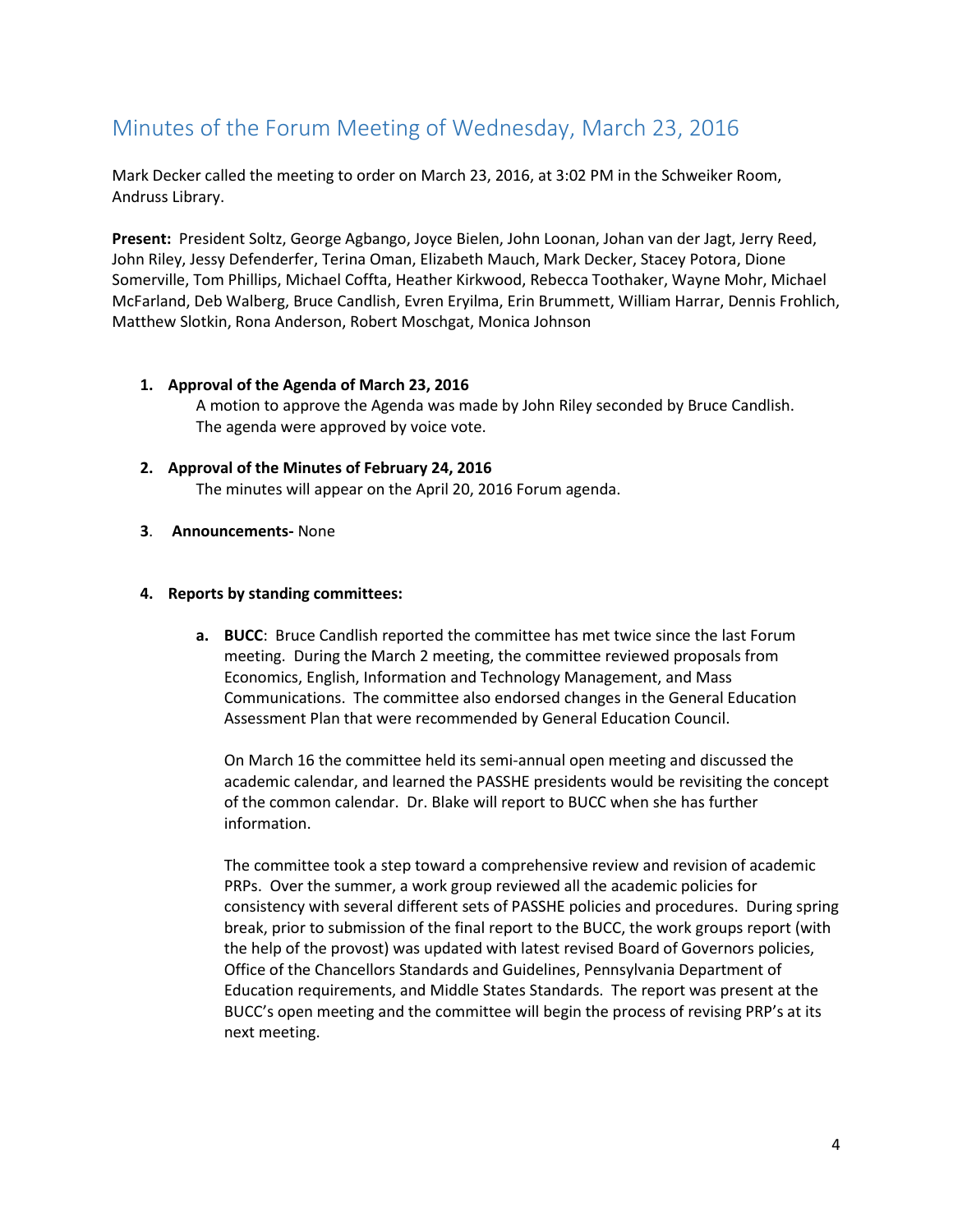Dr. Candlish discussed the recommended BUCC bylaws that were distributed to all faculty via email. A petition will be distributed to the departments for the faculty to sign, approving the by-law revisions. Additional details can be found in the email.

- **b. General Administration Committee:** Jerry Reed reported the committee will be meeting one more time in April before breaking for the semester to review at least one more policy.
- **c. Planning and Budget:** Tom Fletcher reported he represented Dr. Blake at the March 3rd Planning and Budget meeting. He provided the following update from that meeting.
	- i. **Budget Sub-Committee:** They addressed the dollar value of performance funding question from the previous meeting.
	- ii. **Enrollment Sub-Committee:** Tom Fletcher and Claudia Thrush provided an update on enrollment and the financials for the spring 2016 semester. The ending target number did not meet the final target, causing a budget shortage of approximately \$370,000.
	- iii. **Strategic Enrollment Management Sub-Committee:** Tom Fletcher reported on the new Graduate Recruiter, Candy Ryan and the consulting project with Ruffelo, Noll, Levitz. New programs recently approved include, post baccalaureate, certificate credit based programs in both COST and COB. Additionally, beginning in fall semester 2016, COB and COST will offer programs at PASSHE Center City in Philadelphia**.**
	- iv. **Space and Facility Sub-Committee:** Dr. Kehoe-Forutan reported on six agenda items, BU Toy Library/Language and Literacy Resource Center was temporarily relocated on the third floor of McCormick, Faculty office changes in Mass Communications, space code changes in Nursing, office changes in Audiology and Speech Pathology, and code change to create the Center for Supply Chain Management in the College of Business, Sutliff Hall**.**
	- v. Tom Fletcher and Dr. Beyer gave an update about student success collaborative.
- **d. Student Life:** No Report
- **5. PRP 5201- Emergency Notification/Response and Evacuation; for second reading** A motion was made to endorse PRP 4802 by John Riley; seconded by Bruce Candlish. PRP 5201- Emergency Notification/Response and Evacuation was endorsed by majority voice vote.
- **6. PRP 5202-Timely Warning:** for first reading
- **7. PRP XXXX-Information Security:** for first reading
- **8. Open Forum:** President Soltz announced Governor Wolf allowed the budget to move forward without signature. An additional 20.6 million dollars. This is the first budget increase in seven years. The passed budget will allow us to reduce our deficit.
- **9. Adjournment:** The meeting was adjourned at 3:34 PM by Mark Decker.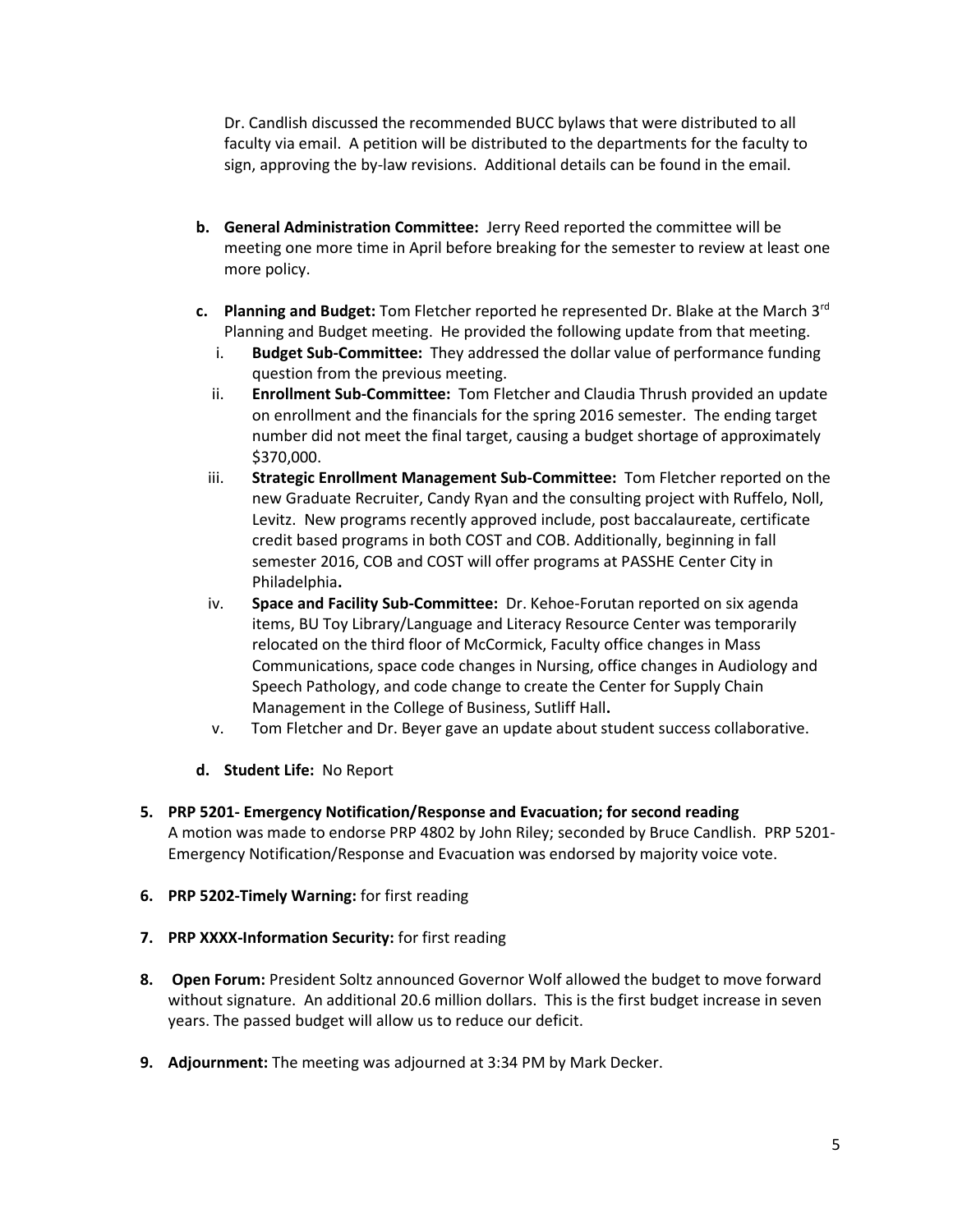# <span id="page-5-0"></span>Minutes of the Forum Meeting of Wednesday, April 20, 2016

Mark Decker called the meeting to order on April 20, 2016, at 3:00 PM in the Schweiker Room, Andruss Library.

**Present:** Joyce Bielen, John Loonan, Johan Van der Jagt, Jerry Reed, John Riley, Jessy Defenderfer, Elizabeth Mauch, Mark Decker, Stacey Potora, Tom Phillips, Michael Coffta, Wayne Mohr, Michael McFarland, Deb Walberg, Bruce Candlish, Evren Eryilma, Erin Brummett, William Harrar, Dennis Frohlich, Matthew Slotkin, Robert Moschgat, Monica Johnson, William Hudon, Devon Manney, Brenda Cromley, Dan Knorr, Claudia Thrush

**1. Approval of the Agenda of April 20, 2016** A motion to approve the Agenda was made by John Riley; seconded by Wayne Mohr. The agenda were approved by voice vote.

### **2. Approval of the Minutes of February 24, 2016**

A motion to approve the Minutes was made by Deb Walberg; seconded by Bruce Candlish. The Minutes were approved by acclamation with changes, as noted.

#### **3. Approval of the Minutes of March 23, 2016**

A motion to approve the Minutes was made by Michael McFarland; seconded by John Riley. The Minutes were approved by acclamation.

**4. Announcements-** Mark Decker announced a committee will be put together to look at the Forum Governance document and make some changes. The changes will make the Forum a better conduit for information. The first Forum meeting of 2016-2017 academic year will not be the traditional state of the university address. Regular business will be conducted at the first meeting as well as Forum on the Forum.

### **5. Reports by standing committees:**

- **a. BUCC**: Bruce Candlish reported the committee acted on 59 proposals since the last Forum meeting. The committee is in the middle of a comprehensive review of all Academic Policies. PRP's 3439 – Student Scheduling, 3640 – Academic Distinction, and 3434 – Change to Undergraduate Schedule were taken through BUCC at its last meeting have been recommended to the Provost.
- **b. General Administration Committee:** Jerry Reed reported the committee met last week. The committee is considering the Tuition Waiver policy to be consistent with the CBA. In addition, a specific addition that talks around visiting scholars. The committee hopes to bring the revised policy to a fall Forum.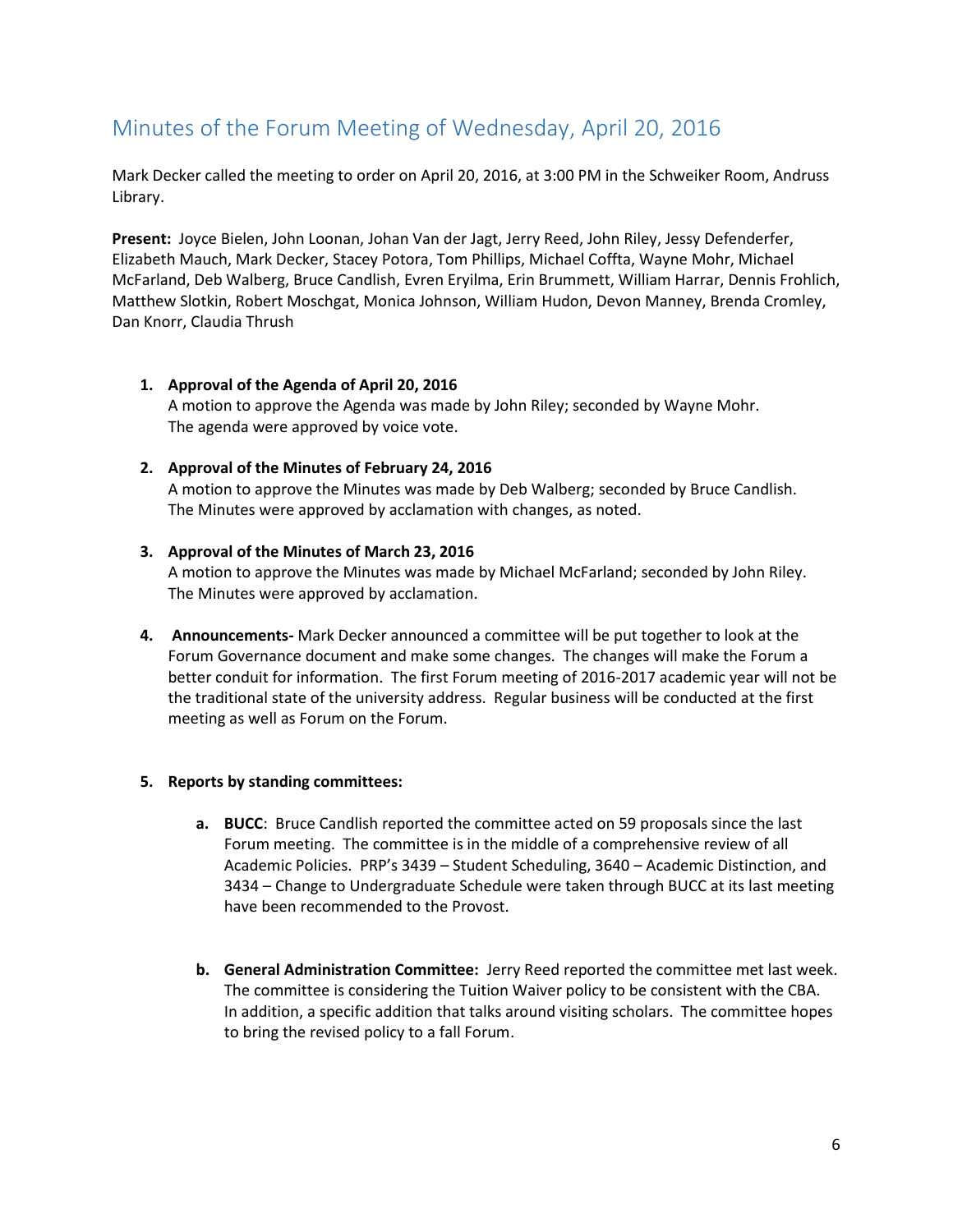- **c. Planning and Budget:** Robert Gates reported on behalf of Dr. Blake. The committee meeting for April 21 has been cancelled. Information was emailed to committee membership and includes:
	- Summer work schedule, visit bloomu.edu/documents/facilities/lower campus for details.
	- Update on summer enrollment
	- **1. Budget Sub-Committee:** N/A
	- **2. Enrollment Sub-Committee:** N/A
	- **3. Strategic Enrollment Management Sub-Committee:** N/A
	- **4. Space and Facility Sub-Committee:** N/A
- **d. Student Life:** No Report

**6. Interim Budget Report:** John Loonan – The same briefing was briefed in detail to the Budget Sub Committee, Planning and Budget, Presidents Advisory Council.

### **7. PRP 4789 Harassment and Discrimination; for first reading**

### **8. PRP 5202-Timely Warning; for second reading**

A motion was made to endorse PRP 5202 by John Riley; seconded by Bruce Candlish. PRP XXXX-Timely Warning was endorsed by majority voice vote.

### **9. PRP XXXX-Information Security:**

A motion was made to endorse PRP XXXX by John Riley; seconded by Michael Coffta. PRP XXXX-Information Security was endorsed by majority voice vote with one abstention.

- **10. Open Forum:** None
- **11. Adjournment:** The meeting was adjourned at 3:30 PM by Mark Decker.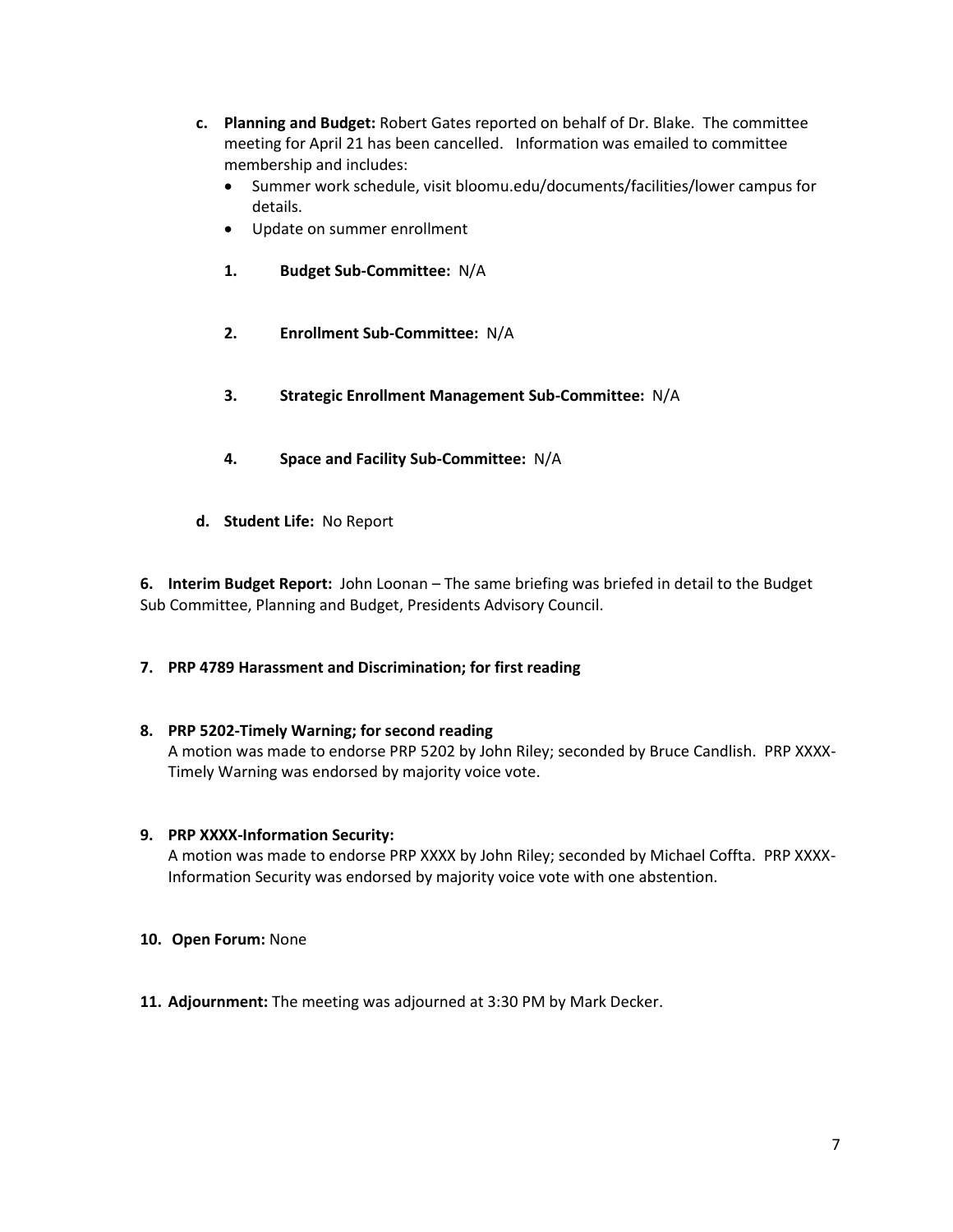# <span id="page-7-0"></span>Minutes of the Forum Meeting of Wednesday, September 28, 2016

Mark Decker called the meeting to order on September 28, 2016, at 3:00 PM in the KUB Ballroom.

**Present:** Jim Krause, John Loonan, Deborah Stryker, Jerry Reed, John Riley, Mark Decker, Stacey Potora, Michael McFarland, Alan Baker, Robert Moschgat, William Hudon, Brenda Cromley, Dan Knorr, Claudia Thrush, Conrad Quintyn, Mindi Miller, Chanse Moyer, Cheryl Howlett, Chris Donohue, Rona Anderson, Kate Bauman, Robert Wislock, George Agbango, Jamie North, Doreen Jowi, Steven Welch, Rebecca Toothaker, Gretchen Osterman

- **1. Approval of the Agenda of October 28, 2016** A motion to approve the Agenda was made by John Riley; seconded by Doreen Jowi. The agenda were approved by voice vote.
- **2. Approval of the Minutes of April 20, 2016** A motion to approve the Minutes was made by John Riley; seconded by Rebecca Toothaker. The minutes were approved by voice vote.
- **3. Announcements-**None

#### **4. Reports by standing committees:**

- **a. BUCC**: John Riley reported BUCC has met three (3) times since the last Forum meeting. Many course proposals have been reviewed. Most significantly, is that the Department of Physics is modifying their Electronics Engineering Technology degree to the Electrical Engineering degree. An academic course proposal from Bob Heckrote to make two GEP's, co-curricular learning experience and military experience in Cultures and Diversity. This would be for military personnel who have had a significant immersion in another culture. During the last meeting of the year in April, BUCC finished a revision of the bylaws for approval by the faculty. The revisions were reviewed by Meet and Discuss on September 16. BUCC will be asked to approval a change to the bylaws – mostly to reflect the current structure of the university. BUCC bylaws require approval of fifty percent of the faculty. A petition will be given to each department chair for faculty signatures to approve the changes.
- **b. General Administration Committee:** Jerry Reed reported the committee has met once this semester. The committee will begin looking at their portion of the governance document.
- **c. Planning and Budget:** Jim Krause reported the committee has met once this session. It was largely informational with sub-committee reports presented from Budget Sub-Committee, Strategic Enrollment Management Sub-Committee and Space and Facility Sub-Committee. Six action plan processes are ongoing.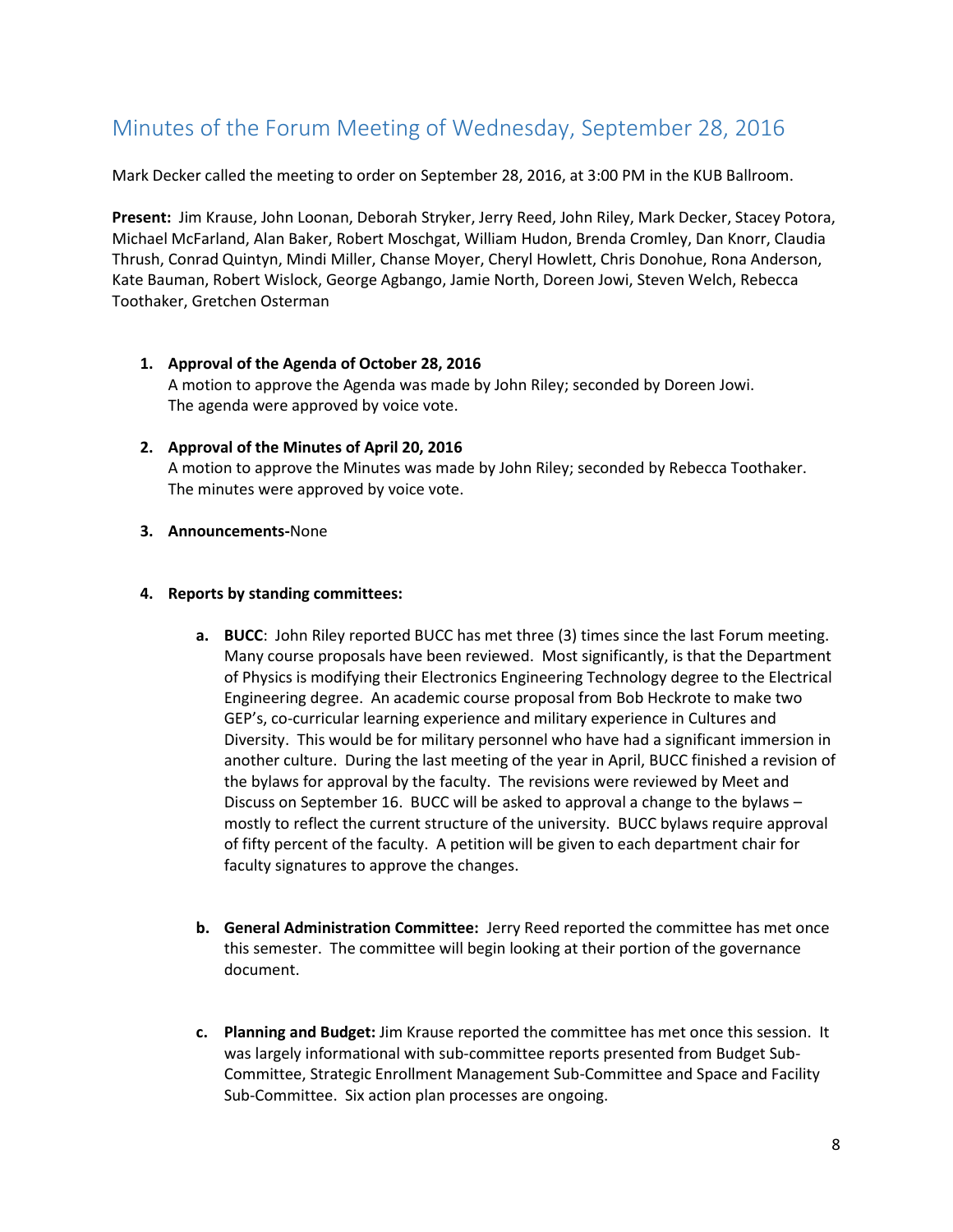- **d. Budget Sub-Committee:** No report
- **e. Enrollment Sub-Committee:** No report
- **f. Strategic Enrollment Management Sub-Committee:** No report
- **g. Space and Facility Sub-Committee:** No report
- **h. Student Life:** No report
- **5. Budget Presentation** by **J**ohn Loonan. Presentations can be found on the President's website, Administration and Finance website, as well as the Budget website.
- **6. GEC Chair's Annual Report for 2015-2016** by Mindy Miller. See attachment.
- **7. PRP 4789 Harassment and Discrimination; for second reading** A motion was made to endorse PRP 4789 by John Riley; seconded by Gretchen. A motion was made by John Riley; seconded by Gretchen Osterman to amend the document to replace the word accused with the word respondent. PRP 4789- Harassment and Discrimination was endorsed as amended by majority voice vote.
- **8. Information Items: BUCC PRP's –** John Riley reported for informational purposes on the following policies: **3516-Academic Examination 3920-Honorary Degrees 3230-Course, Co-Curricular Learning Experience, and Academic Program Development Policy and Proposal Requirements 3233-Master Course Syllabi**
- **9. PRP 6538-Tuition Waiver;** first reading
- **10. Forum Chair Election:** A motion to nominate Mark Decker as Forum Chair was made by John Riley; seconded by Jerry Reed. Mark Decker was approved as Forum Chair by voice vote.
- **11. Open Forum:** None
- **12. Adjournment:** The meeting was adjourned 4:01 PM by Mark Decker.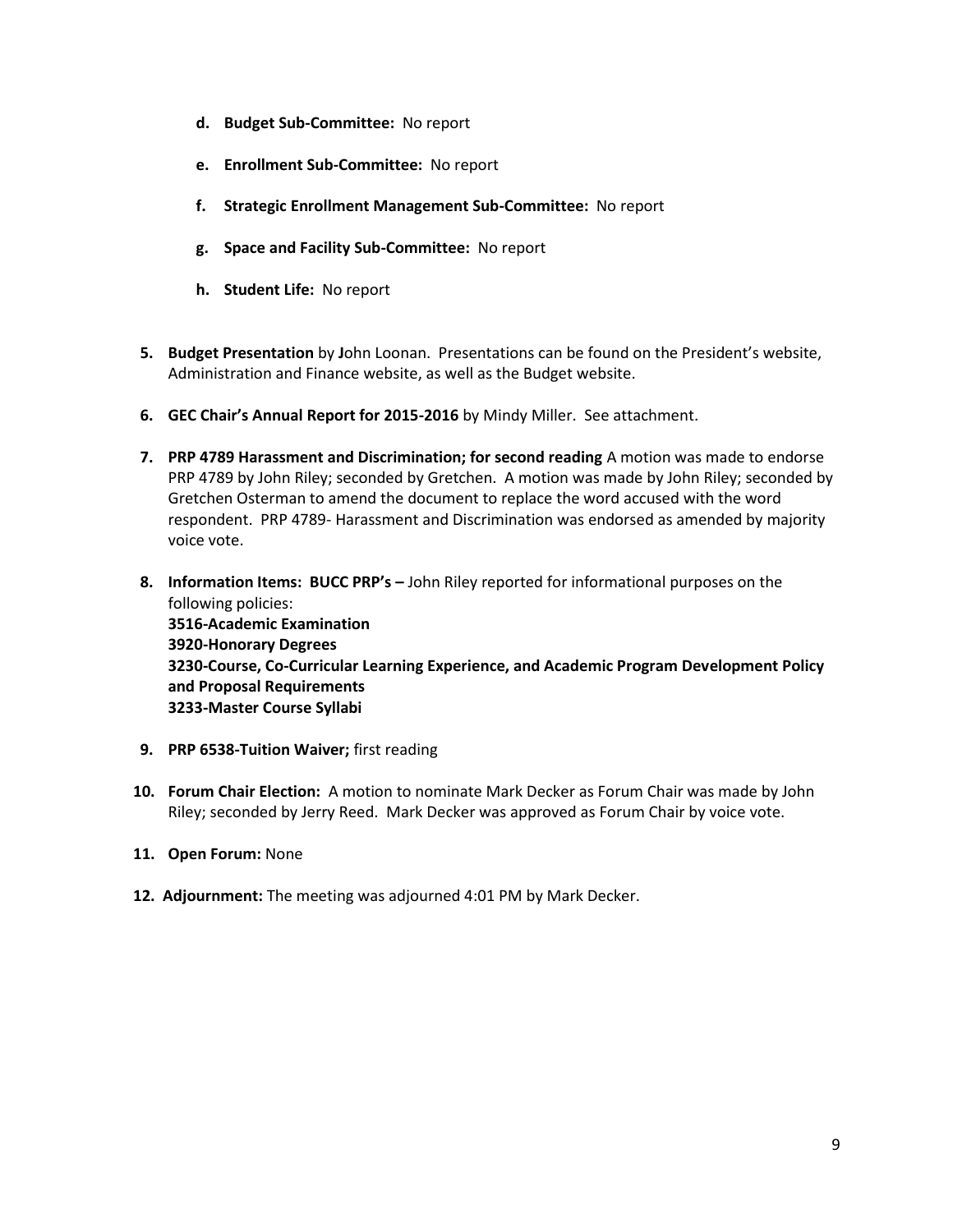# <span id="page-9-0"></span>Minutes of the Forum Meeting of Wednesday, October 26, 2016

Mark Decker called the meeting to order on October 26, 2016, at 3:00 PM in the KUB Ballroom.

**Present:** Jim Krause, John Loonan, Deborah Stryker, John Riley, Mark Decker, Stacey Potora, Michael McFarland, Alan Baker, Robert Moschgat, William Hudon, Brenda Cromley, Angela Crossley, David Soltz, Mindi Miller, Joyce Bielen, Deb Walberg, Tung Cu, Sarah Bartra, Matthew Polinski, Doreen Jowi, Winona Cochran, Devon Manney, Jimmy Gilliland, Chad Blackburn, Garratt Grant, Terina Oman, Jennifer Raup, Rosalee Rush, Aimee Wenta, Meaghan Fuhrman, Sheila Jones, Jessica Heid, Beth Mauch, Erin Bielski

- **1. Approval of the Agenda of October 26, 2016** A motion to approve the Agenda was made by John Riley; seconded by Terina Oman. The agenda were approved by voice vote.
- **2. Approval of the Minutes of September 28, 2016** A motion to approve the Minutes was made by John Riley; seconded by Enmi Tejeda. The minutes were approved by voice vote.
- **3. Announcements-**None
- **4. Reports by standing committees:**
	- **a. BUCC**: John Riley reported BUCC has met once since the last Forum Meeting. The committee continues the work on updating PRP's. BUCC approved PRP3536 and PRP3627 at the last meeting. Both PRP's had updating and also some references to other polices within them. Any comments on the PRP's should be directed to Dr. Riley. The next BUCC meeting will be held on November 2, 2016.
	- **b. General Administration Committee:** John Loonan reported on the committee. The committee is looking at their portion of the governance document.
	- **c. Planning and Budget:** Jim Krause reported the committee did not meet last week, therefore there is no update.
	- **d. Student Life:** Jen Raup stated the committee has not met. However, they will be reviewing the policies by spring.
- **5. PRP 6538-Tuition Waiver:** John Loonan stated the second reading incudes improving and expanding definitions.

Motion to endorse PRP 6538 made by John Riley. Motion was seconded by Jen Raup. The motion was approved by voice vote.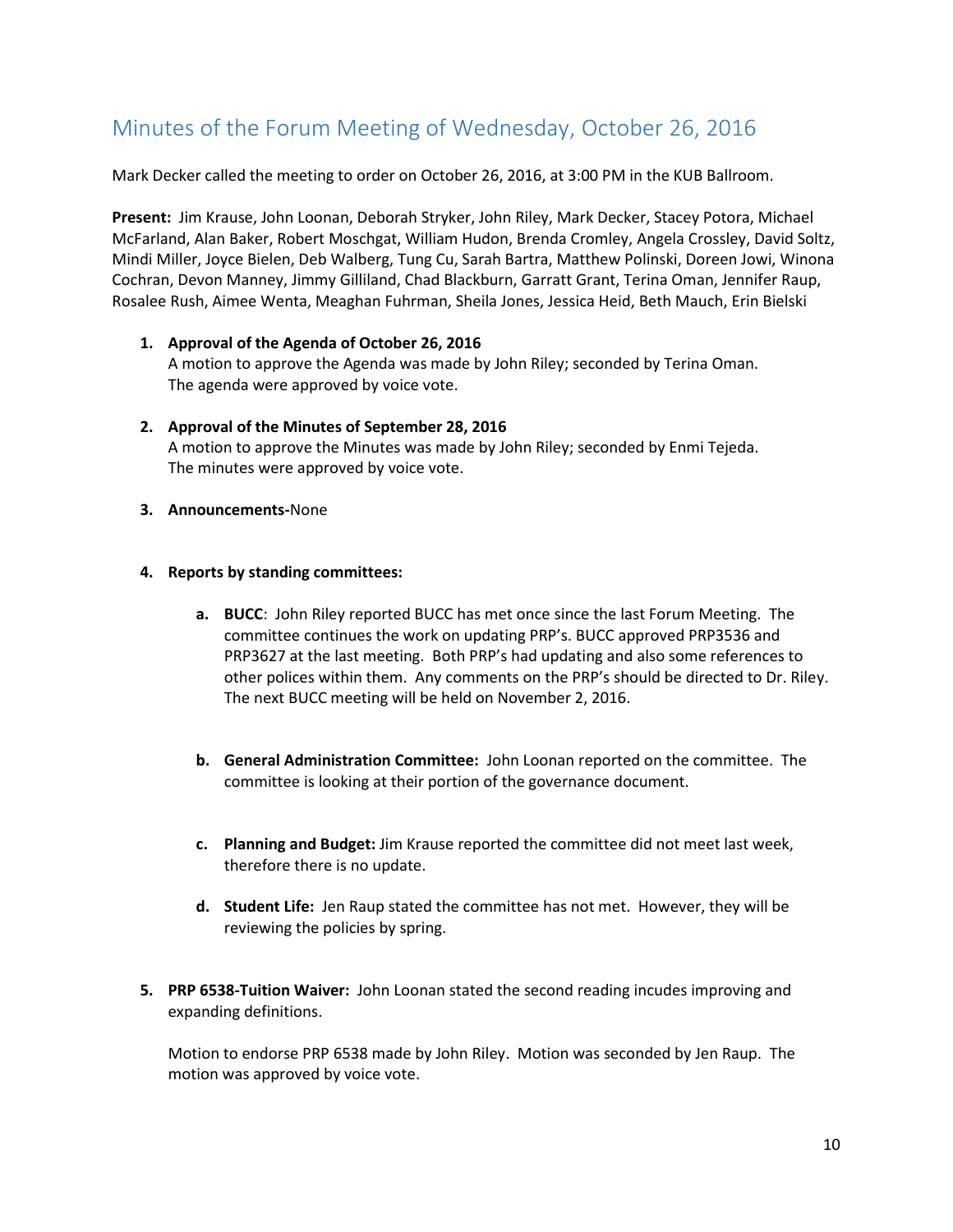**6. Revitalizing the Forum Update**: Dr. Decker reviewed the Governance Document for the Forum. In the description of the Forum Chair it has been suggested that there should be a Co-Chair from one of the non-instructional bargaining units. Forum does not allow the Campus Community to originate concerns and bring them forward and articulate. The Forum is considering how to send concerns raised back to the committees in which they belong in instead of having several Non-Binding Resolutions at each meeting. Dr. Decker is hoping to have something on this by the next meeting. There have been no revisions to the document since January 2008. Another change should be to add language to the document to allow for name changes of departments as needed. Dr. Soltz suggested to, in a timely fashion, revise the Bylaws of the Forum. Perhaps consider making a simple document that puts together the Forum and the major committees. Joyce Bielen suggested an organizational chart that puts all the pieces into place. The Middle States Reviews as well as the Middle States Standard of Excellence can assist in designing the document.

### **7. Open Forum:** None

**8. Adjournment:** The meeting was adjourned at 3:31 PM by Mark Decker.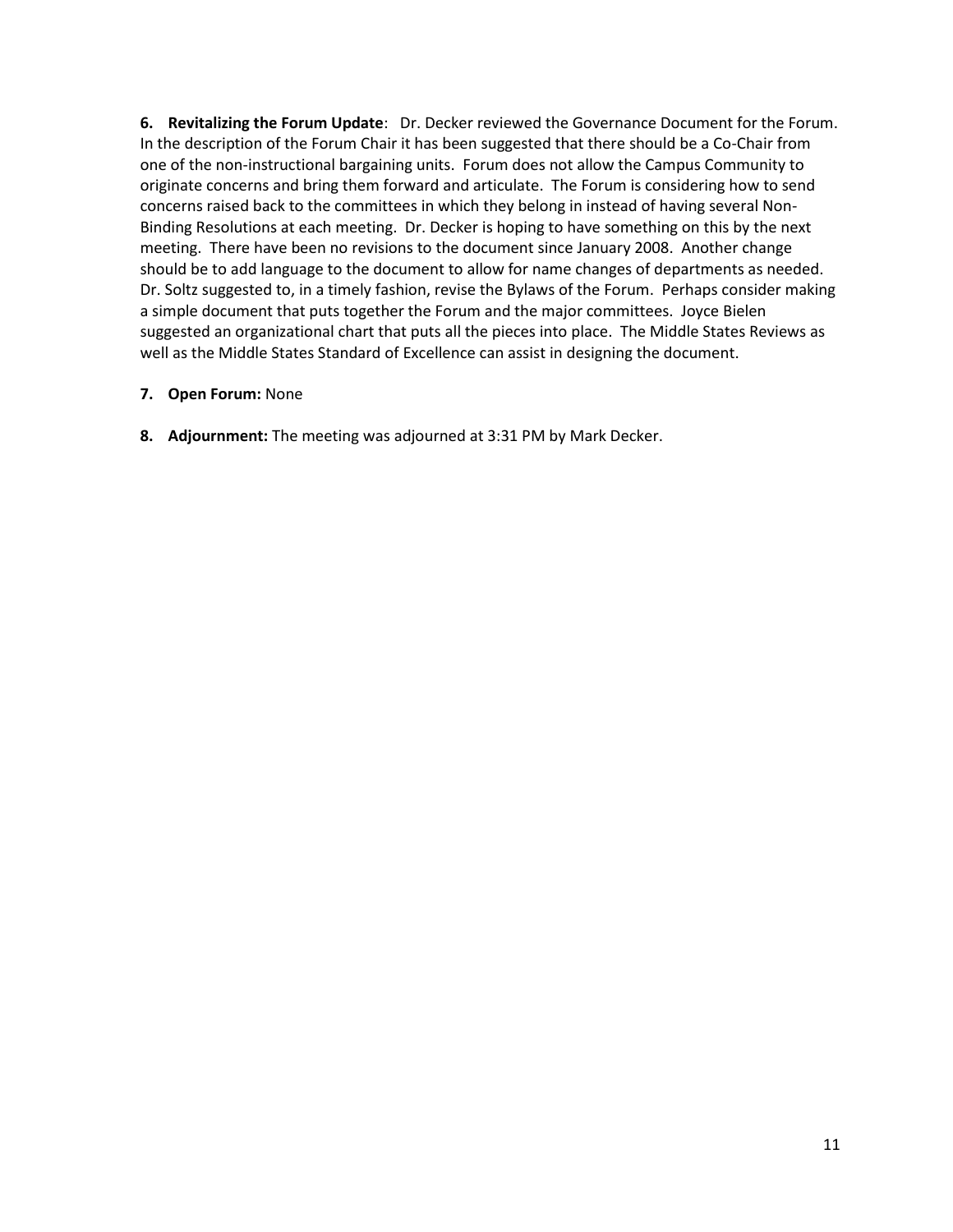# <span id="page-11-0"></span>Minutes of the Forum Meeting of Wednesday, December 7, 2016

Mark Decker called the meeting to order on December 7, 2016 at 3:00 PM in KUB 345B.

**Present:** Wayne Mohr, Jim Krause, Cassandra Sachar, Shawn Makar, Joyce Bielen, Deb Walberg, John Riley, Tung Cu, Deb Stryker, Jerry Reed, Michael Coffta, Charlotte Droll, Dennis Frohlich, Alan Baker, Rebecca Toothaker, David Soltz, Brenda Cromley, Angela Crossley, Garrett Grant, Chad Blackburn, Conall Smith, Gabby Zukowski, Enmi Tejeda, Terina Oman, Jennifer Raup, John Loonan, Dione Summerville, Elizabeth Mauch, Jeanne Dayhoff

- **1. Approval of the Agenda of December 7, 2016** The agenda was approved by acclamation.
- **2. Approval of the Minutes of October 26, 2016** A motion to approve the Minutes was made by John Riley; seconded by Joyce Bielen. The minutes were approved by voice vote.
- **3. Announcements-**None
- **4. Reports by standing committees:**
	- **a. BUCC**: John Riley reported BUCC has met three times since the last Forum Meeting. The committee continues the work on updating PRP's. BUCC approved PRP3612, PRP3820, PRP3581, PRP 3462, and PRP 3454 at the last meeting. John stated that some of the proposals there were approved were International Business, Pre-Med Study Certificate, BSTL, and the Doctorate of Nursing Program.
	- **b. General Administration Committee:** John Loonan reported on the committee. The committee is still looking at their portion of the governance document.
	- **c. Planning and Budget:** Jim Krause reported the committee met on November 17, 2016. Unrestricted Net Assets, Institutional Scholarship Initiative, and an update on Performance Funding Measures by Karen Slusser was discussed. Strategic Enrollment planning is moving forward.
	- **d. Student Life:** Jen Raup stated the committee has not met. However, they will be reviewing the policies by spring and hope to have the Student Code of Conduct completed by then.

#### **5. PRP 3612, PRP 3820, PRP 3581, PRP 3462, PRP 3454:**

John Riley stated that BUCC passed the above PRP's. He noted that the Transfer Section needs work on PRP 3612.